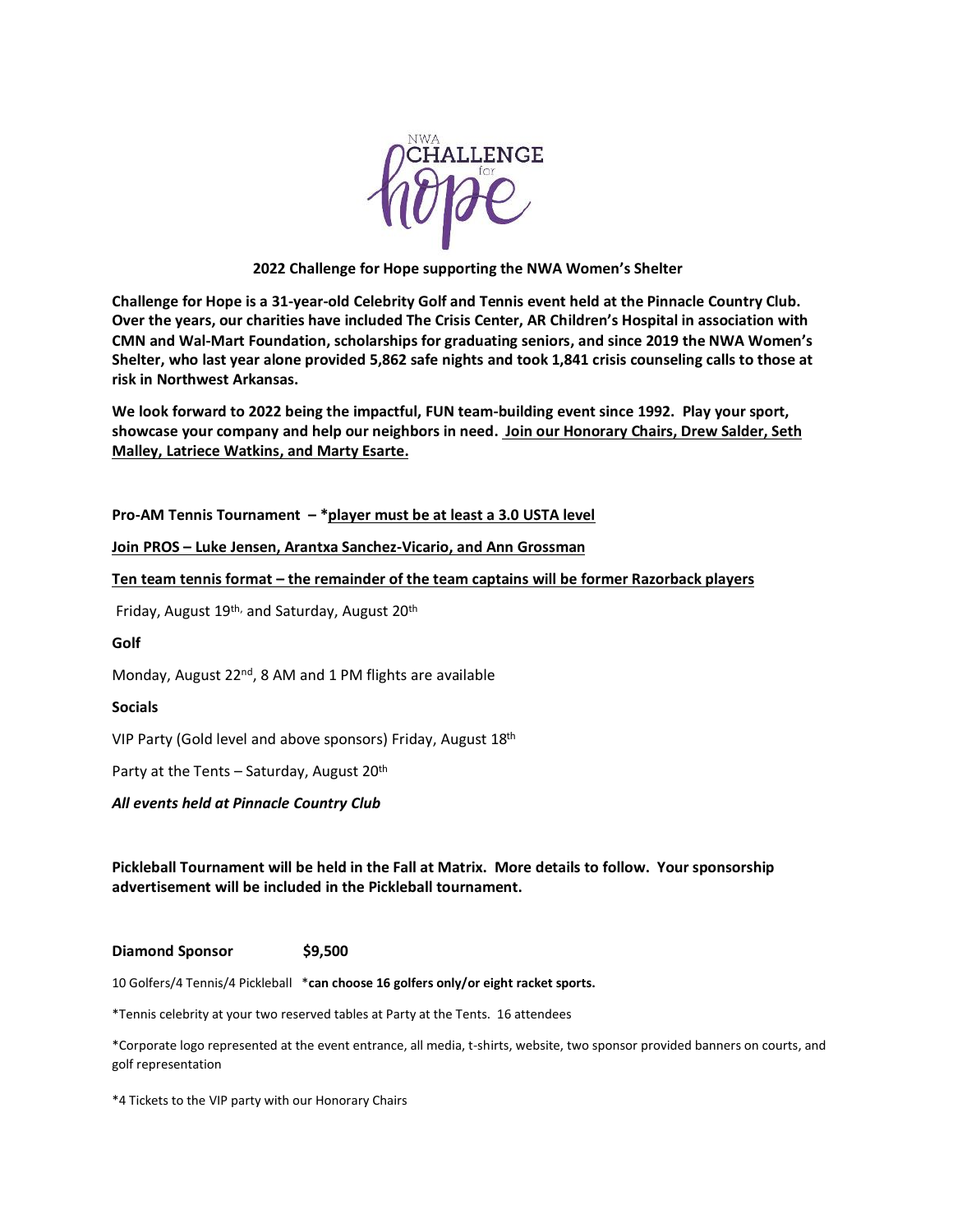### **Gold Sponsor \$6,500**

6 Golfers/2 Tennis/2 Pickleball **\*can choose eight golfers only/or six racket sports only**

\*Reserved table for eight at Party at the Tents. Tennis Pros to visit with table.

\*Corporate Logo represented at the event entrance, all media, t-shirts, website, one sponsor provided banner on a court, and golf representation.

\*2 Tickets to the VIP party with our Honorary Chairs

#### **Silver Sponsor \$4,000**

2 Golf/1 Tennis/1 Pickleball **\*can choose four golfers only/or four racket sports only**

\*Table of four reserved at Party at the Tents

\*Corporate logo represented at the event entry, t-shirts, website, sponsor-provided banner on a court, and golf representation.

#### **Bronze Sponsor \$2,000**

1 Golfer/1 racket sport **\*can choose only two golfers or two racket sports.**

\*player tickets to the Party at the Tents

\*Corporate logo represented at the event entry, website, media, t-shirts, a sponsor-provided banner on a court, and golf representation.

Other sponsorships are available…only want one spot to play and company exposure? We will list you/or your business as a partner or friend and add your product (if desired) to the 600 goody bags—a ticket to the Party at the Tents. Let us know if you would like a tax donation receipt.

| Partner | \$1,000 |
|---------|---------|
|         |         |

**Friend \$500.00**

### **Don't play Tennis/Pickleball or Golf but still want your company to participate?**

Host a meal for one of the events Donate an Auction trip/Auction item Provide items for Target Tennis Have items to include in 600 goody bags Want to volunteer during the event